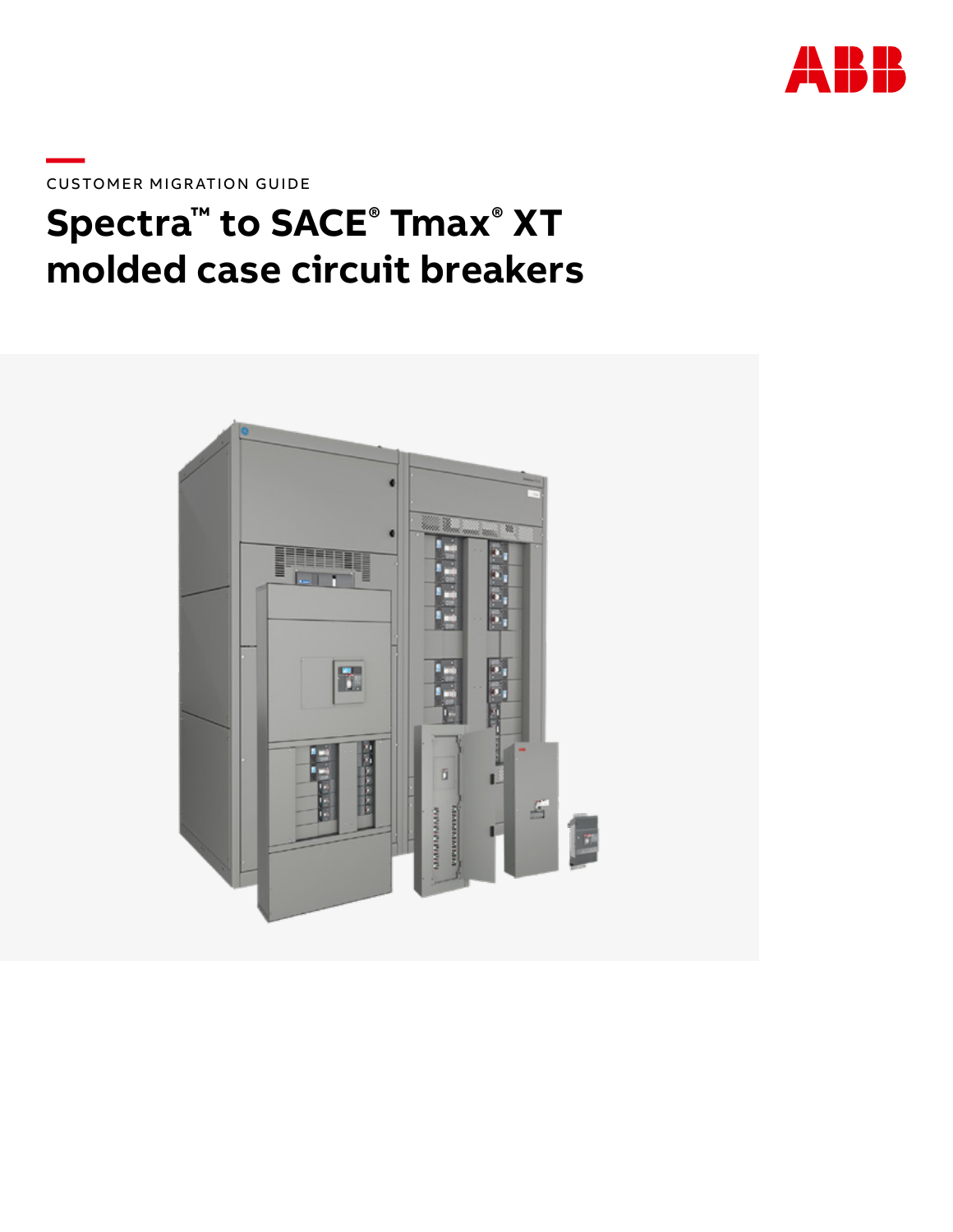### **— SACE® Tmax® XT overview** Break new ground

Help make your business more competitive with an innovative MCCB that allows you to save costs and time, from planning to execution.

Save money by selecting only what you need for your application:

- Thermomagnetic trip units up to 800 A
- Advanced features and protections
- Embedded functionalities and accessories that help reduce the number of external components
- Seven native communications protocols
- Connectivity to ABB Ability™ Energy and Asset Manager

With seven frame sizes and a comprehensive trip unit offering, SACE Tmax XT MCCBs are designed for flexibility, integration and connectivity. Select and order the right products for your application with this quick reference table.





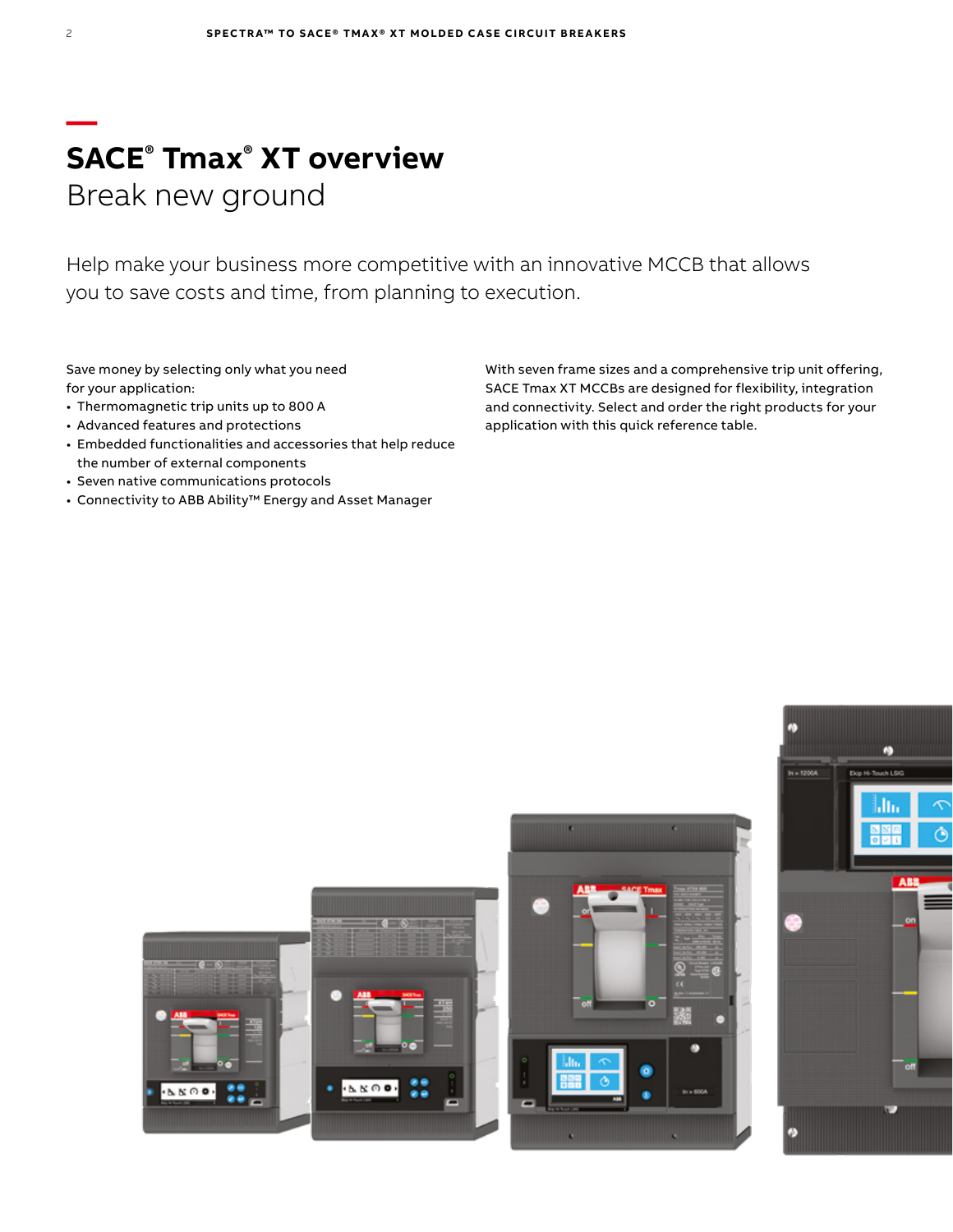#### **SACE® Tmax® XT application guide**

**—**

| Common applications                              | <b>Available SACE</b><br><b>Tmax XT frames</b>   | <b>SACE</b><br><b>Tmax XT</b><br>breaker | <b>ReliaGear neXT</b><br>breaker | Line side<br>connection /<br>termination | Load side<br>connection /<br>termination | <b>Enclosure</b>         | <b>Tips</b>                                                                                                                              |
|--------------------------------------------------|--------------------------------------------------|------------------------------------------|----------------------------------|------------------------------------------|------------------------------------------|--------------------------|------------------------------------------------------------------------------------------------------------------------------------------|
| <b>Enclosed circuit</b><br>breakers              | All frames                                       |                                          |                                  | Lugs                                     | Lugs                                     |                          | Fully assembled enclosed breaker also<br>available in empower configurator.                                                              |
| ReliaGear™ lighting<br>panel                     | XT1, XT4, XT5, XT6<br>(XT2 coming soon)          |                                          | -                                | Breaker kit                              | Lugs                                     |                          | Line vs load side lugs dictated<br>by panel top/bottom feed.                                                                             |
| ReliaGear™ neXT<br>power panel                   | XT1*, XT4, XT5,<br>XT6, XT7 (XT2<br>coming soon) |                                          |                                  |                                          |                                          | $\overline{\phantom{0}}$ | ReliaGear neXT breakers come with factory-<br>installed plug-in line side connectors; load<br>side lugs; and required filler plates. You |
| ReliaGear® SB<br>switchboard feeder              | XT1*, XT4, XT5,<br>XT6, XT7 (XT2<br>coming soon) |                                          |                                  |                                          |                                          |                          | must purchase this version for use in<br>ReliaGear neXT power panelboard and<br>ReliaGear SB switchboard feeders.                        |
| Spectra™ bolt-on<br>panelboard or<br>switchboard | XT1, XT4,<br>XT5, XT7**                          |                                          |                                  | SBO retrofit kit                         | Lugs                                     |                          | Designed to help extend the life of your<br>Spectra bolt-on panelboard or switchboard.                                                   |
| <b>OEM</b> business                              | All frames                                       |                                          |                                  | Per application                          | Per application                          |                          |                                                                                                                                          |

\* Tmax XT1 circuit breakers require a rail for installation in ReliaGear neXT power panelboards and ReliaGear SB switchboards if not already installed in your existing ReliaGear neXT

or SB equipment: • SR1XBF for 1 single XT1

• SR2XBF for 2 adjacent XT1

• SR5XBF for 5 adjacent XT1 \*\* All frames require **[Tmax XT retrofit kit for Spectra panelboard and switchboard](https://electrification.us.abb.com/products/circuit-breakers/tmax-xt-retrofit-kit-spectra-panelboards)**







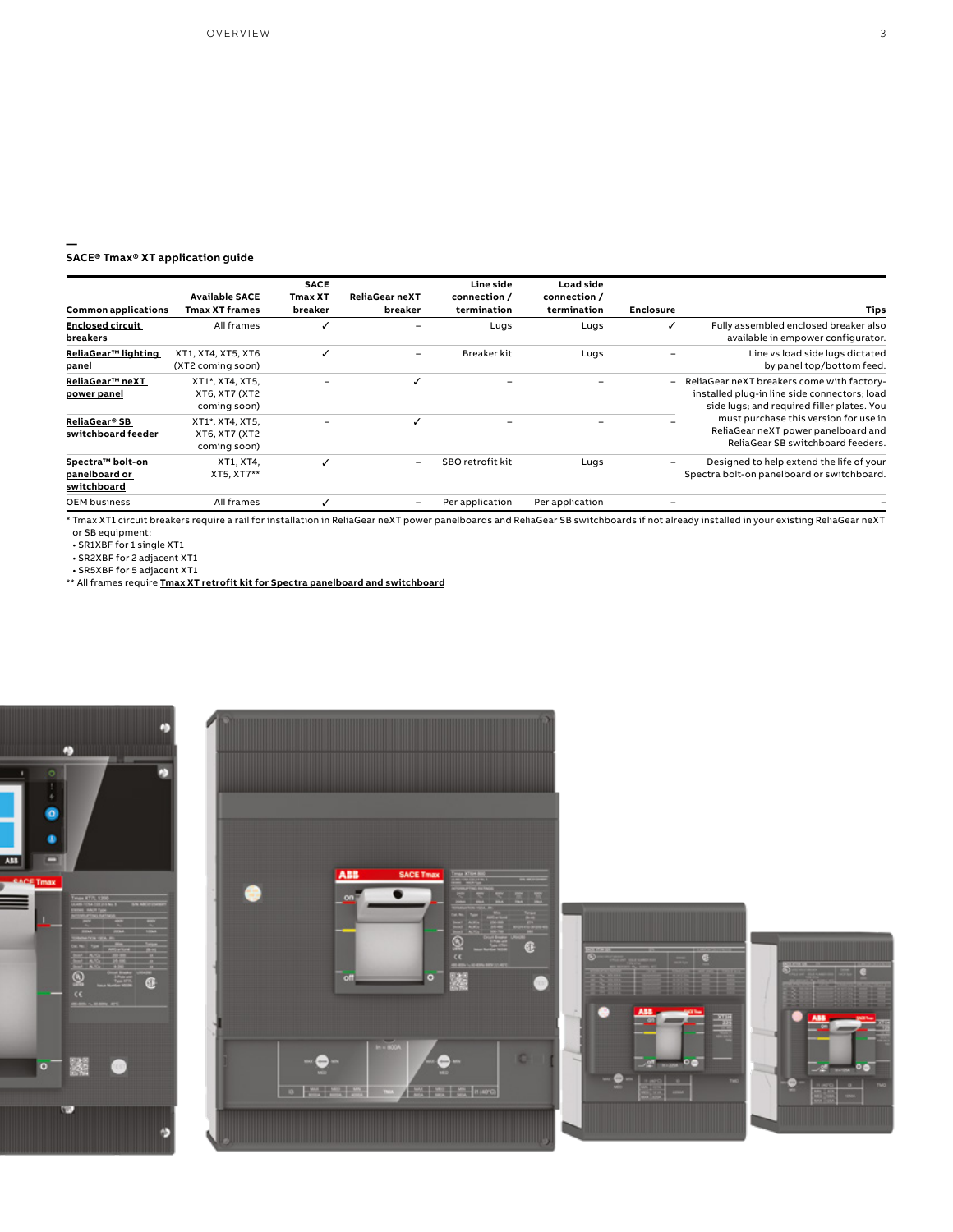## **Migration from Spectra™ to SACE® Tmax® XT**

Combining ABB and GE Industrial Solutions leading-edge technologies offers you a new, comprehensive, one-line construction package.



As part of ABB's continuing development of a new, leadingedge and comprehensive one-line construction package, the Spectra RMS and RMS with microEntelliGuard® technology has been retired and replaced by SACE Tmax XT circuit breakers.

To help you use Tmax XT breaker capabilities within ABB's distribution equipment, this document will guide you through the Tmax XT frames and common accessories and explain how they compare to Spectra. As you can see on the next page, Tmax XT offers you two different paths to optimize your design — one path that offers you the most economical options, such as thermomagnetic trip units and dedicated frames for 480 V AC, and another path that offers you highend features, adjustability and increased SCCR.

Based on your systems requirements and your preferred path, you may use the following resources to ensure you select the best Tmax XT for your application:

- **• Electrification webpage:** [Easy access to Tmax XT tools](https://electrification.us.abb.com/products/circuit-breakers/tmax-xt)  [and publications](https://electrification.us.abb.com/products/circuit-breakers/tmax-xt)
- **• BuyLog:** [Overall product offering and technical information](https://electrification.us.abb.com/buylog_pdf)  [to help you select what you need](https://electrification.us.abb.com/buylog_pdf)
- **• Stocking guide**[: Know what ABB stocks to support you](https://electrification.us.abb.com/your-business/oem)  [with quicker turnarounds](https://electrification.us.abb.com/your-business/oem)

**—**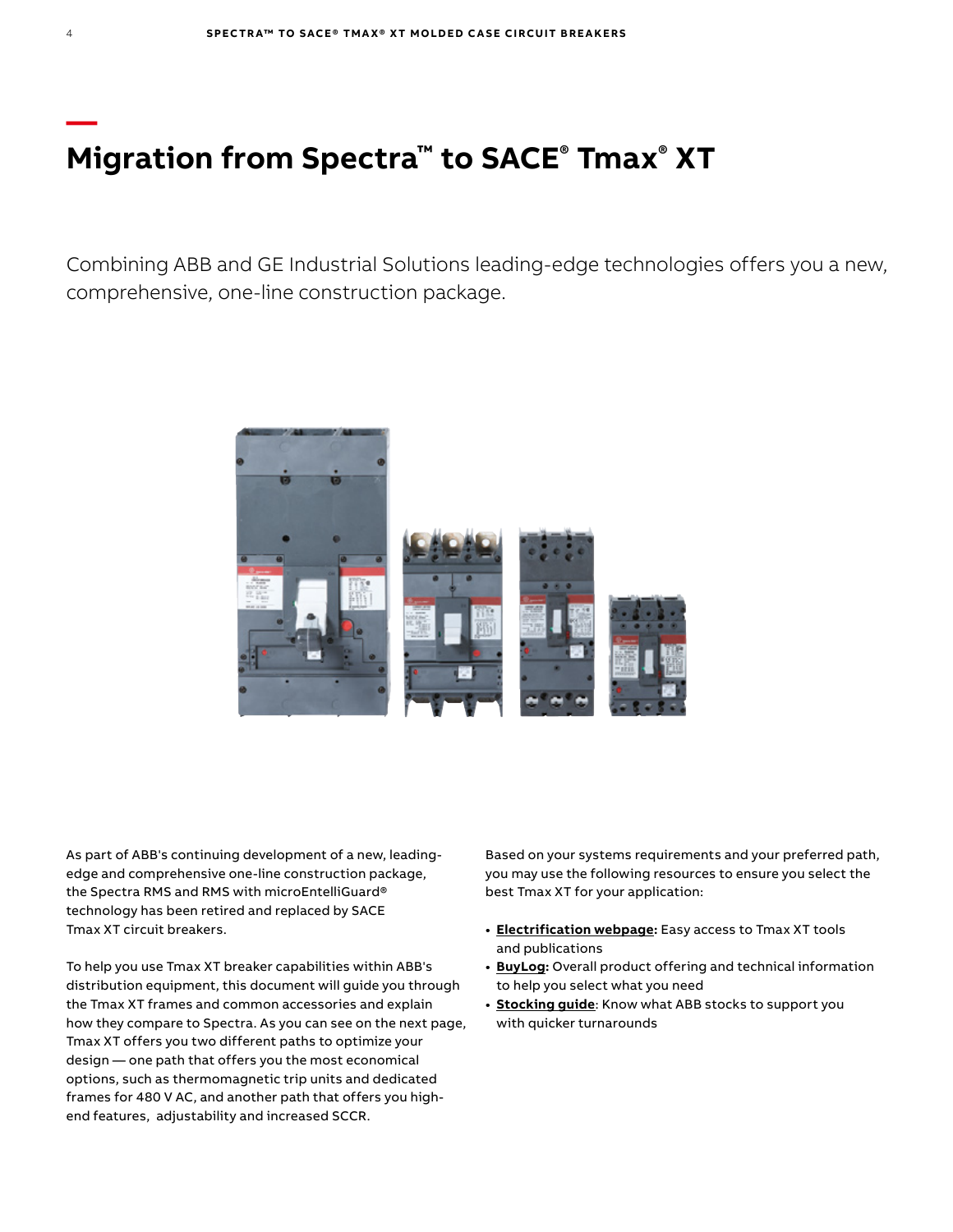**—**

# **Selecting the right SACE® Tmax® XT frame based on your Spectra™ frame**

Select what you need, skip what you don't



Notes: Always consider which rating plug you would use with Spectra in your application. There may be opportunities to reduce a frame size with SACE Tmax XT.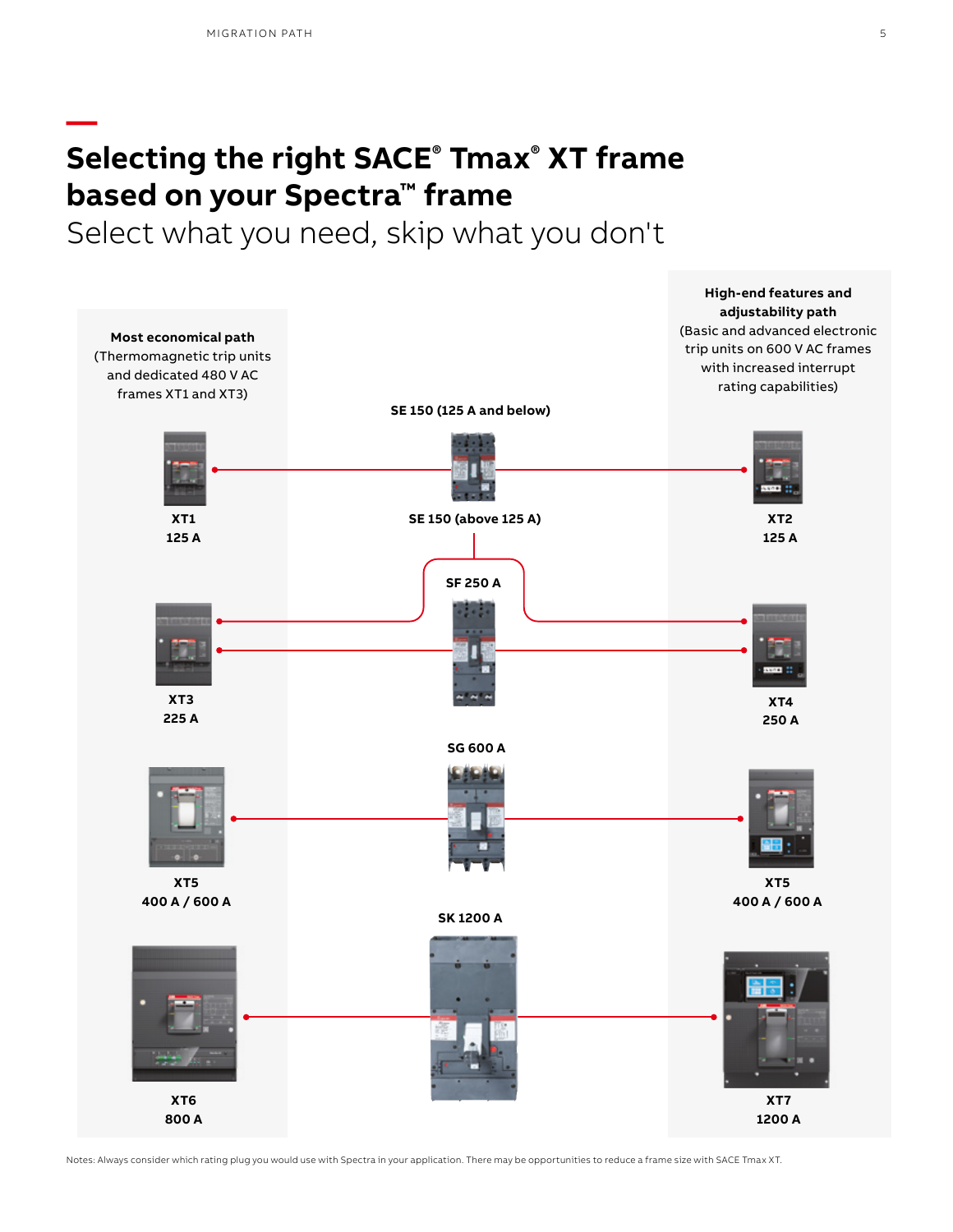### **Accessories**

#### **— Common Spectra accessories**

Provided here for reference only to support selection of proper SACE Tmax XT accessory (Spectra series has been phased out).

|           | Group         | Type                                  | Voltage                    | <b>SE</b>                    | <b>SF</b>                            |  |
|-----------|---------------|---------------------------------------|----------------------------|------------------------------|--------------------------------------|--|
|           | Lugs          | 1-piece kit                           | $\overline{\phantom{a}}$   | TCAL18<br>(12-3/0 AWG Cu/Al) | TCAL29<br>(8 AWG-350 kcmil<br>Cu/Al) |  |
|           | Auxiliary     | Bell alarm                            | 120-240 V AC / 48-125 V DC | SABAP1                       | SABAP1                               |  |
|           | contacts      | 1 AB element                          | 120-240 V AC / 48-125 V DC | SAUXPAB1                     | SAUXPAB1                             |  |
|           |               | 2 AB elements                         | 120-240 V AC / 48-125 V DC | SAUXPAB2                     | SAUXPAB2                             |  |
|           | Shunt trip    | Pre-cabled                            | 120 V AC / 125 V DC        | SAST1                        | SAST1                                |  |
| <b>DE</b> |               | Pre-cabled                            | 240 V AC / 250 V DC        | SAST2                        | SAST2                                |  |
|           |               | Pre-cabled                            | 24 V DC                    | SAST3                        | SAST3                                |  |
|           | Undervoltage  | Pre-cabled                            | 120 V AC / 125 V DC        | SAUV1                        | SAUV1                                |  |
|           | release       | Pre-cabled                            | 240 V AC / 250 V DC        | SAUV2                        | SAUV2                                |  |
|           |               | Pre-cabled                            | 24 V DC                    | SAUV3                        | SAUV3                                |  |
|           | Fixed padlock | Open/closed position                  | $\overline{\phantom{a}}$   | SEPLD                        | <b>SEPLD</b>                         |  |
|           | Mounting      | Mounting hardware for                 |                            | AMCB6EBFP                    | AMCB6FJFP                            |  |
| <br> -3   | hardware      | Spectra™ bolt-on power<br>panelboards | $\overline{\phantom{a}}$   | $\overline{\phantom{a}}$     | AMCB3FJFP                            |  |
|           |               |                                       |                            |                              |                                      |  |

#### **Common SACE Tmax XT accessories**

**—**

Many more accessories are available. You may find them in our Buylog or in our empower configurator.

|              | Group                     | Type                          | Voltage                  | XT1                                                                  | XT2                                                                        |
|--------------|---------------------------|-------------------------------|--------------------------|----------------------------------------------------------------------|----------------------------------------------------------------------------|
|              | Lugs                      | 3-piece kits                  | $\sim$                   | KXT1CU-3PC<br>(14-1/0 AWG Cu)<br>KXT1CUAL1-3PC<br>(10-2/0 AWG Cu/Al) | KXT2CUAL1-3PC<br>(14-1/0 AWG Cu/Al)<br>KXT2CUAL2-3PC<br>(10-2/0 AWG Cu/Al) |
|              | Auxiliary                 | AUX-C 1 Q +1 SY <sup>1</sup>  | 250 V                    | KXTAAXCQSYFP                                                         | KXTAAXCQSYFP                                                               |
|              | contacts                  | AUX-C 2 Q +1 SY <sup>1</sup>  | 250 V                    | KXTAAXC2QSYFP                                                        | KXTAAXC2QSYFP                                                              |
| 有            |                           | AUX-C 1 Q +1 SY <sup>1</sup>  | 24 V DC                  | KXTAAXCDQSYFP                                                        | KXTAAXCDQSYFP                                                              |
|              |                           | AUX-C 3 Q + 1 SY <sup>1</sup> | 24 V DC                  | $\sim$                                                               | KXTDAXCD3QSYFP                                                             |
|              |                           | AUX 4Q <sup>1</sup>           | 24 V DC                  | $\sim$                                                               | $\sim$                                                                     |
|              |                           | AUX 4Q <sup>1</sup>           | 400 V                    | $\sim$                                                               | $\overline{\phantom{0}}$                                                   |
|              |                           | AUX 1 SY <sup>1</sup>         | 24 V DC                  | $\overline{\phantom{0}}$                                             | $\sim$                                                                     |
|              |                           | AUX 1 SY <sup>1</sup>         | 250 V                    | $\overline{\phantom{0}}$                                             | $\overline{\phantom{a}}$                                                   |
|              | Shunt trip                | Pre-cabled (except for XT7)   | 24 V DC                  | <b>KXTASORCFPB</b>                                                   | <b>KXTASORCFPB</b>                                                         |
|              |                           | Pre-cabled (except for XT7)   | 110 V                    | KXTASORCFPD                                                          | KXTASORCFPD                                                                |
| 相互           |                           | Pre-cabled (except for XT7)   | 220 V                    | <b>KXTASORCFPE</b>                                                   | KXTASORCFPE                                                                |
|              | Undervoltage              | Pre-cabled (except for XT7)   | 24 V DC                  | KXTAUVRCFP1                                                          | KXTAUVRCFP1                                                                |
|              | release                   | Pre-cabled (except for XT7)   | 110 V                    | KXTAUVRCFP4                                                          | KXTAUVRCFP4                                                                |
| $\mathbf{L}$ |                           | Pre-cabled (except for XT7)   | 220 V                    | <b>KXTAUVRCFP5</b>                                                   | KXTAUVRCFP5                                                                |
|              | Fixed padlock             | Open position                 | $\sim$                   | <b>KXTBPLLOP</b>                                                     | <b>KXTCPLLOP</b>                                                           |
| <b>ROD</b>   |                           | Open/closed position          | $\sim$                   | KXTBPLLOPCL                                                          | KXTCPLLOPCL                                                                |
|              | Retrofit kit <sup>2</sup> | Tmax® XT retrofit kit         | $\sim$                   | SRFB6XT1FPX                                                          | $\overline{\phantom{0}}$                                                   |
| 市            |                           | for Spectra™ bolt-on          | $\overline{\phantom{0}}$ | $\overline{\phantom{a}}$                                             | $\overline{\phantom{0}}$                                                   |
|              |                           | panelboards <sup>3</sup>      |                          |                                                                      |                                                                            |

 $1$  Q = indication of the status of the circuit-breaker power contacts SY = bell alarm

<sup>2</sup> Maximum of two SACE Tmax XT4, XT5 or XT7 retrofit kits can be installed side by side in an existing Spectra power panelboard installation

<sup>3</sup> If Kirk provisions are required, replace the "X" (last digit) with "K" (example: SRFB6XT1FPX becomes SRFB6XT1FPK)

<sup>4</sup> XT7 breaker handle extension included in this kit

**—**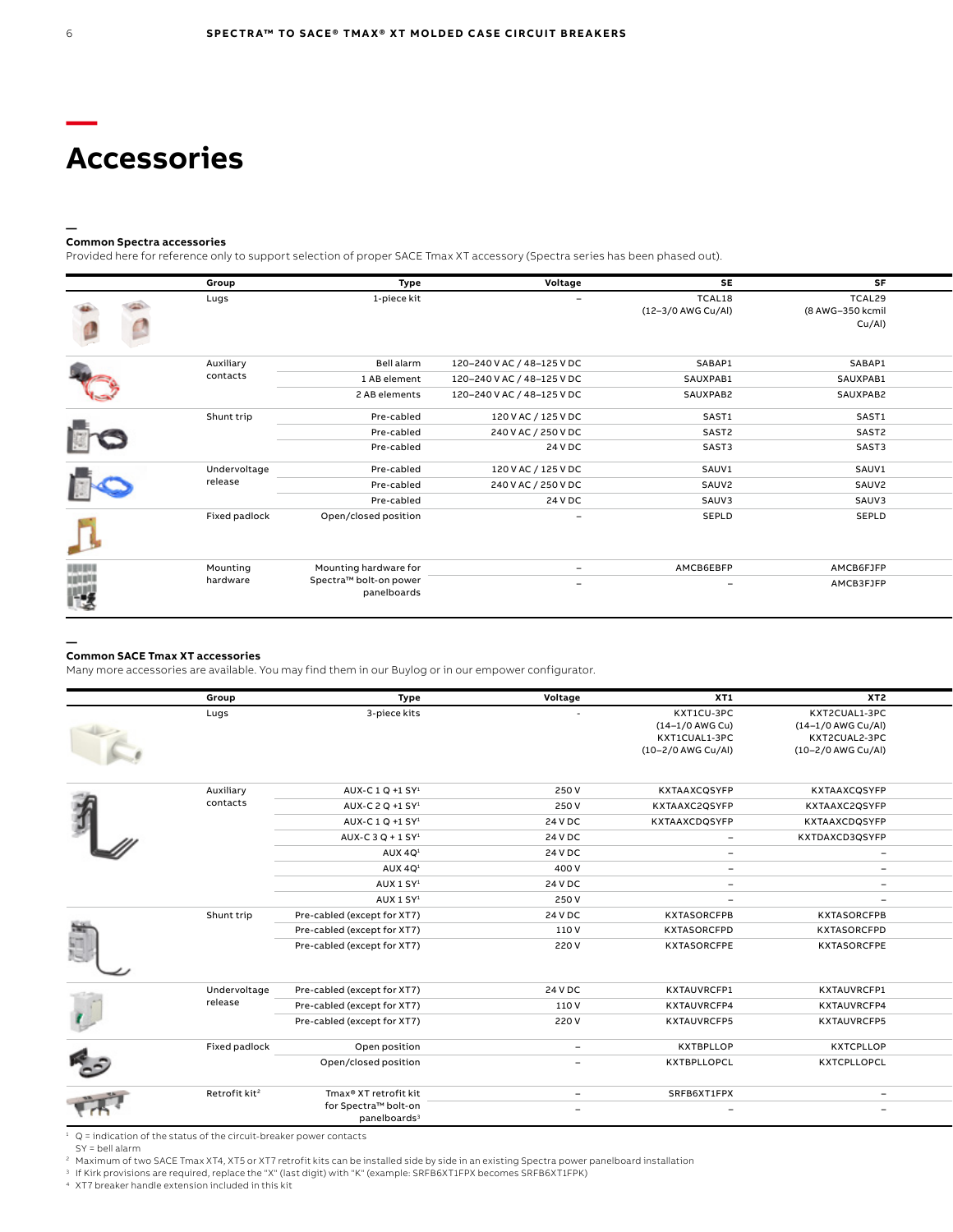| SK                           | SG                 |
|------------------------------|--------------------|
| TCAL81                       | TCLK365            |
| (3x 3/0 AWG-500 kcmil Cu/Al) | (2/0 AWG-500 kcmil |
| TCAL125                      | Cu/Al)             |
| (4x 250-500 kcmil Cu/Al)     | 3-piece kit        |
| SABAP1                       | SABAP1             |
| SAUXPAB1                     | SAUXPAB1           |
| SAUXPAB2                     | SAUXPAB2           |
| SAST1                        | SAST1              |
| SAST2                        | SAST2              |
| SAST3                        | SAST3              |
| SAUV1                        | SAUV1              |
| SAUV2                        | SAUV2              |
| SAUV3                        | SAUV3              |
| <b>SKPLD</b>                 | SGPLD              |
|                              |                    |
| <b>АМСВЗКМFР</b>             | AMCB6GBFP          |
| $\equiv$                     | AMCB3GMFP          |

| XT7                          | XT6                          | XT5                          | XT4                       | XT3                      |
|------------------------------|------------------------------|------------------------------|---------------------------|--------------------------|
| KXT7CUAL4X500K-3PC           | KXT6CUAL2X500K-3PC           | KXT5CUAL350K-3PC             | KXT4CUAL1-3PC             | KXT3CUAL1-3PC            |
| (4x 4/0 AWG-500 kcmil Cu/Al) | (2x 250-500 kcmil Cu/Al)     | (6 AWG-350 kcmil Cu/Al)      | (14-1/0 AWG Cu/Al)        | (14-1/0 AWG Cu/Al)       |
| KXT7CUAL3X750KC-3            | KXT6CUAL3X400K-3PC           | KXT5CUAL500K-3PC             | KXT4CUAL2-3PC             | KXT3CUAL2-3PC            |
| (3x 500-750 kcmil Cu/Al)     | (3x 2/0 AWG-400 kcmil Cu/Al) | (250-500 kcmil Cu/Al)        | (4 AWG-300 kcmil Cu/Al)   | (4 AWG-300 kcmil Cu/Al)  |
|                              |                              | KXT5CUAL2X500K-3PC           | KXT4CUAL3-3PC             |                          |
|                              |                              | (2x 2/0 AWG-500 kcmil Cu/Al) | (3/0 AWG-350 kcmil Cu/Al) |                          |
|                              | KXTAAXCQSYFP                 | KXTAAXCQSYFP                 | <b>KXTAAXCQSYFP</b>       | KXTAAXCQSYFP             |
|                              | KXTAAXC2QSYFP                | KXTAAXC2QSYFP                | KXTAAXC2QSYFP             | KXTAAXC2QSYFP            |
|                              | KXTAAXCDQSYFP                | KXTAAXCDQSYFP                | KXTAAXCDQSYFP             | KXTAAXCDQSYFP            |
|                              | KXTDAXCD3QSYFP               | KXTDAXCD3QSYFP               | KXTDAXCD3QSYFP            | $\sim$                   |
| ZE1AUX4D                     | $\overline{\phantom{0}}$     | $\overline{\phantom{0}}$     | $\sim$                    | $\sim$                   |
| ZE1AUX4                      | $\sim$                       | $\sim$                       | $\sim$                    | $\sim$                   |
| ZE1BAD                       | $\sim$                       | $\overline{\phantom{0}}$     | $\sim$                    | $\sim$                   |
| ZE1BA                        | $\overline{\phantom{0}}$     | $\overline{\phantom{0}}$     | $\overline{\phantom{a}}$  | $\overline{\phantom{a}}$ |
| ZEASA                        | <b>KXTASORCFPB</b>           | <b>KXTASORCFPB</b>           | <b>KXTASORCFPB</b>        | <b>KXTASORCFPB</b>       |
| ZEASE                        | <b>KXTFYOCFPD</b>            | <b>KXTFYOCFPD</b>            | <b>KXTASORCFPD</b>        | KXTASORCFPD              |
| <b>ZEASG</b>                 |                              |                              | <b>KXTASORCFPE</b>        | <b>KXTASORCFPE</b>       |
|                              |                              |                              |                           |                          |
| ZEAUA                        | KXTFYUC1                     | KXTFYUC1                     | KXTAUVRCFP1               | KXTAUVRCFP1              |
| ZEAUE                        | KXTFYUC4                     | KXTFYUC4                     | KXTAUVRCFP4               | KXTAUVRCFP4              |
| <b>ZEAUG</b>                 | KXTFYUC5                     | KXTFYUC5                     | KXTAUVRCFP5               | <b>KXTAUVRCFP5</b>       |
| KXT7PLLOP                    | KXT6PLLOP                    | KXT5PLLOP                    | <b>KXTCPLLOP</b>          | <b>KXTBPLLOP</b>         |
|                              | KXT6PLLOPLC                  | KXT5PLLOPLC                  | KXTCPLLOPCL               | <b>KXTBPLLOPCL</b>       |
| SRFB3XT7MFPX04               | $\sim$                       | SRFB6XT5BFPX                 | SRFB6XT4FPX               | $\overline{\phantom{0}}$ |
|                              | $\overline{\phantom{0}}$     | SRFB3XT5MFPX                 | SRFB3XT4FPX               | $\overline{\phantom{0}}$ |
|                              |                              |                              |                           |                          |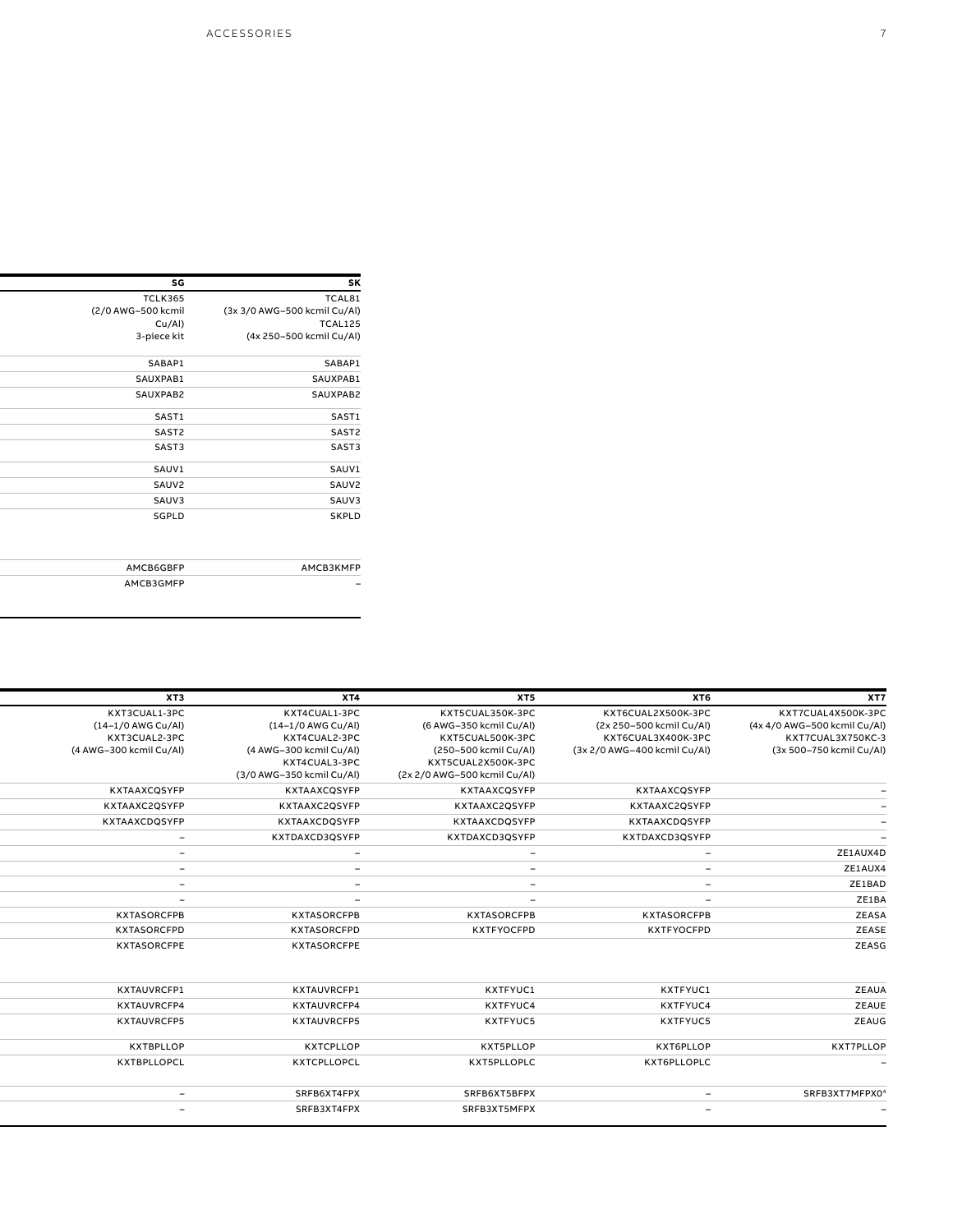### **— SACE® Tmax® XT MCCBs main characteristics**

### **— SACE Tmax XT range performance**

|                         |           | XT1                      | XT2                                                           | XT3                            | XT4                            | XT5                      | XT6                      | XT7                                                               |  |
|-------------------------|-----------|--------------------------|---------------------------------------------------------------|--------------------------------|--------------------------------|--------------------------|--------------------------|-------------------------------------------------------------------|--|
| Frame size (A)          |           | 125                      | 125                                                           | 225                            | 250                            | 600                      | 800                      | 1200                                                              |  |
| Poles                   |           | 3,4                      | 3.4                                                           | 3, 4                           | 3, 4                           | 3.4                      | 3, 4                     | 3, 4                                                              |  |
| Interrupt               | 240 V AC  | 50, 65, 100              | 65, 100, 150, 200                                             | 50,65                          | 65, 100, 150, 200              | 65, 100, 150, 200        | 65, 100, 200             | 65, 100, 200                                                      |  |
| rating (kA)             | 480 V AC  |                          | 25, 35, 65 25, 35, 65, 100, 150,                              | 25, 35                         | 25, 35, 65, 100, 150,          | 35, 50, 65, 100, 150,    | 35, 50, 65               | 50, 65, 100                                                       |  |
|                         |           |                          | 200                                                           |                                | 200                            | 200                      |                          |                                                                   |  |
|                         | 600 V AC  | $\sim$                   | 18, 22, 25, 35, 42                                            |                                | $-18, 22, 25, 50, 65, 100$     | 18, 25, 35, 65, 100      | 20, 25, 35               | 25, 50, 65                                                        |  |
| Dimensions              | 3-poles   | 3 x 2.75 x 5.12          | $3.54 \times 3.25 \times 5.12$ $4.13 \times 2.75 \times 5.90$ |                                | $4.13 \times 3.25 \times 6.3$  | 5.51 x 4.07 x 8.07       | 8.27 x 4.07 x 10.55      | 8.27 x 6.57 x 10.55                                               |  |
| (in.)                   | breaker   |                          |                                                               |                                |                                |                          |                          |                                                                   |  |
| $(W \times D \times H)$ | Packaging | 5.04 x 5.63 x 5.31       | $5.12 \times 5.71 \times 8.19$                                | $6.10 \times 7.48 \times 7.48$ | $5.71 \times 6.61 \times 8.27$ |                          |                          | 9.76 x 11.22 x 9.45  12.01 x 14.57 x 11.22  11.02 x 14.17 x 13.78 |  |
|                         |           |                          |                                                               |                                |                                |                          |                          |                                                                   |  |
| Trip units              | TMF       |                          |                                                               |                                |                                | $\overline{\phantom{0}}$ | $\overline{\phantom{0}}$ | $\overline{\phantom{0}}$                                          |  |
|                         | TMA       | $\overline{\phantom{0}}$ |                                                               |                                |                                |                          |                          | $\overline{\phantom{0}}$                                          |  |
|                         | Ekip DIP  | $\overline{\phantom{0}}$ |                                                               |                                |                                |                          |                          |                                                                   |  |
|                         | Ekip      | $\overline{\phantom{0}}$ |                                                               | $\overline{\phantom{0}}$       |                                |                          | $\overline{\phantom{0}}$ |                                                                   |  |
|                         | Touch     |                          |                                                               |                                |                                |                          |                          |                                                                   |  |

**—**

**SACE Tmax XT range trip units capabilities**

|                                               |                          | Thermomagnetic trip units |                                                    | <b>Electronic trip units</b>                       |  |
|-----------------------------------------------|--------------------------|---------------------------|----------------------------------------------------|----------------------------------------------------|--|
|                                               |                          |                           |                                                    |                                                    |  |
|                                               |                          |                           | <b>Ekip DIP</b>                                    | <b>Ekip Touch, Touch measuring</b>                 |  |
| <b>Features</b>                               | <b>TMF</b>               | <b>TMA</b>                | (LS/I, LIG, LSI and LSIG)                          | and Hi-Touch (LSI and LSIG)                        |  |
| Overload (L) and Instantaneous (I) protection | ✓                        |                           |                                                    |                                                    |  |
| Ground fault protection (G)                   | $\overline{\phantom{0}}$ | $\overline{\phantom{a}}$  | X (with LSIG)                                      | X (with LSIG)                                      |  |
| Selective short circuit protection (S)        | $\overline{\phantom{0}}$ |                           | X (with LS/I <sup>1</sup> , LSI or LSIG)           |                                                    |  |
| L protection adjustability (I1)               | Fixed                    | $0.7 - 1 \times \ln^{*}$  | $0.41.0 \times \ln$                                | $0.41.0 \times \ln$                                |  |
|                                               |                          |                           | Steps of 0.04 (LS/I) or 0.02 (LSI/LSIG)            | Steps of 0.001 x In                                |  |
| S protection adjustability (I2) <sup>2</sup>  |                          | $\overline{\phantom{0}}$  | Off, 110 x In                                      | Off, 0.610 x In                                    |  |
|                                               |                          |                           | Steps of 0.5 x In 3                                | Steps of 0.1 x In                                  |  |
| I protection adjustability (I3) <sup>2</sup>  | Fixed                    | $5-10 \times \ln$         | $110 \times \ln$                                   | $1.510 \times \ln(15 \times \ln \text{ for } XT7)$ |  |
|                                               |                          |                           | Steps of 0.5 x ln 3                                | Steps of 0.1 x In                                  |  |
|                                               |                          |                           |                                                    |                                                    |  |
| G protection adjustability (I4) <sup>2</sup>  |                          | $\overline{\phantom{0}}$  | Off, 0.2, 0.25, 0.45, 0.55, 0.75, 0.80 and 1 x ln) | Off, 0.11 x In                                     |  |
|                                               |                          |                           |                                                    | $0.001 \times \ln$                                 |  |
| Communication                                 | $\sim$                   | $\overline{\phantom{0}}$  | $\sim$                                             | $\circ$                                            |  |
| Cloud connectivity                            |                          | $\overline{\phantom{a}}$  | $\sim$                                             | $\circ$                                            |  |
| Bluetooth <sup>4</sup>                        |                          | $\overline{\phantom{a}}$  | $\overline{\phantom{a}}$                           |                                                    |  |
| connectivity                                  |                          |                           |                                                    |                                                    |  |
| Current measurements                          | $\overline{\phantom{0}}$ | $\overline{\phantom{a}}$  | $\sim$                                             |                                                    |  |
| Voltage, power and energy measurements        | $\sim$                   | $\sim$                    | $\overline{\phantom{0}}$                           | X (with Ekip Touch measuring)                      |  |
| Voltage, power and energy measurements        | $\overline{\phantom{0}}$ | $\overline{\phantom{0}}$  | $\overline{\phantom{a}}$                           | X (with Ekip Hi-Touch)                             |  |
| and protections                               |                          |                           |                                                    |                                                    |  |
| <b>Embedded functions</b>                     | $\overline{\phantom{0}}$ | -                         | $\overline{\phantom{0}}$                           | $\circ$                                            |  |
| RELT (reduced energy let-through feature)     |                          | $\overline{\phantom{0}}$  |                                                    | $\circ$                                            |  |
| Event recorder, contact wear information      |                          | -                         |                                                    |                                                    |  |
| and self-diagnosis                            |                          |                           |                                                    |                                                    |  |

#### **Legend**

– Not a possible feature

✓ Included

O Optional \* In = Trip unit sensor

 $1$  Either S or I must be selected during commissioning

<sup>2</sup> Valid for Tmax XT1-6. For Tmax XT7, please refer to Tech Catalog

 $3-4$ , 5, 6 and 9.5 x In not available

<sup>4</sup> Bluetooth is a trademark of Bluetooth SIG, Inc.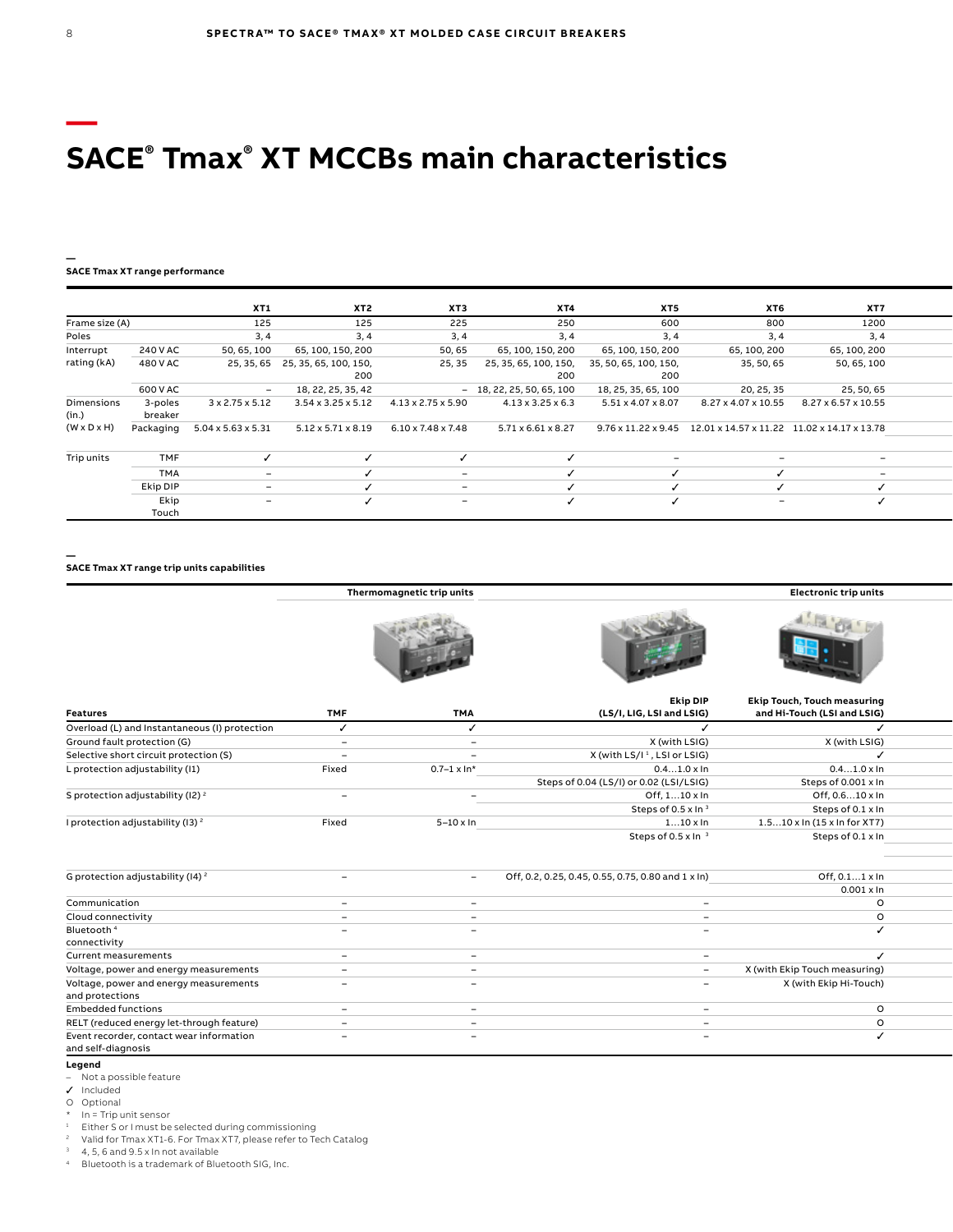### **— Spectra™ MCCBs main characteristics** For reference (Spectra has been phased out)

**Spectra range performance**

**—**

| <b>SK frame</b><br>SE frame<br><b>SG frame</b><br><b>SF frame</b><br>Frame size (A)<br>1200<br>600<br>150<br>250<br>Poles<br>2, 3<br>2, 3<br>2, 3<br>2, 3<br>Interrupt ratings (kA)<br>18, 65, 100, 200<br>65, 100, 200<br>65, 100, 200<br>240 V AC<br>65, 100, 200<br>480 V AC<br>18, 25, 65, 100<br>35, 65, 100<br>35, 65, 100<br>50, 65, 100<br>25, 42, 65<br>600 V AC<br>25,65<br>14, 18, 25<br>22, 25, 25<br>Dimensions<br>$4.12 \times 3.38 \times 6.31$<br>$4.12 \times 3.81 \times 10.12$<br>$5.5 \times 3.81 \times 10.09$<br>8.25 x 5.5 x 15.5<br>3-pole breaker<br>(in.)<br>$(W \times D \times H)$<br>Packaging Spectra™ RMS<br>$11.19 \times 9 \times 17$<br>$6.63 \times 6.19 \times 7.13$<br>7.06 x 7.38 x 10.63<br>$9.5 \times 8.13 \times 11.13$<br>Packaging Spectra™ MET<br>11.19 x 9 x 23.88<br>$9.5 \times 8.13 \times 15.31$<br>$\sim$<br>$\overline{\phantom{0}}$<br>Trip units<br><b>RMS</b><br>microEntelliGuard®<br>$\overline{\phantom{a}}$ |  |  |  |
|------------------------------------------------------------------------------------------------------------------------------------------------------------------------------------------------------------------------------------------------------------------------------------------------------------------------------------------------------------------------------------------------------------------------------------------------------------------------------------------------------------------------------------------------------------------------------------------------------------------------------------------------------------------------------------------------------------------------------------------------------------------------------------------------------------------------------------------------------------------------------------------------------------------------------------------------------------------------|--|--|--|
|                                                                                                                                                                                                                                                                                                                                                                                                                                                                                                                                                                                                                                                                                                                                                                                                                                                                                                                                                                        |  |  |  |
|                                                                                                                                                                                                                                                                                                                                                                                                                                                                                                                                                                                                                                                                                                                                                                                                                                                                                                                                                                        |  |  |  |
|                                                                                                                                                                                                                                                                                                                                                                                                                                                                                                                                                                                                                                                                                                                                                                                                                                                                                                                                                                        |  |  |  |
|                                                                                                                                                                                                                                                                                                                                                                                                                                                                                                                                                                                                                                                                                                                                                                                                                                                                                                                                                                        |  |  |  |
|                                                                                                                                                                                                                                                                                                                                                                                                                                                                                                                                                                                                                                                                                                                                                                                                                                                                                                                                                                        |  |  |  |
|                                                                                                                                                                                                                                                                                                                                                                                                                                                                                                                                                                                                                                                                                                                                                                                                                                                                                                                                                                        |  |  |  |
|                                                                                                                                                                                                                                                                                                                                                                                                                                                                                                                                                                                                                                                                                                                                                                                                                                                                                                                                                                        |  |  |  |
|                                                                                                                                                                                                                                                                                                                                                                                                                                                                                                                                                                                                                                                                                                                                                                                                                                                                                                                                                                        |  |  |  |
|                                                                                                                                                                                                                                                                                                                                                                                                                                                                                                                                                                                                                                                                                                                                                                                                                                                                                                                                                                        |  |  |  |
|                                                                                                                                                                                                                                                                                                                                                                                                                                                                                                                                                                                                                                                                                                                                                                                                                                                                                                                                                                        |  |  |  |
|                                                                                                                                                                                                                                                                                                                                                                                                                                                                                                                                                                                                                                                                                                                                                                                                                                                                                                                                                                        |  |  |  |

**— Spectra trip unit capabilities**

| microEntelliguard®             | <b>RMS</b>                                                 | <b>Features</b>                               |
|--------------------------------|------------------------------------------------------------|-----------------------------------------------|
|                                |                                                            | Overload (L) and Instantaneous (I) protection |
|                                |                                                            | Ground fault protection (G)                   |
|                                |                                                            | Selective short circuit protection (S)        |
| $0.51.0 \times RP$             | As per available rating plugs (RP)                         | L protection adjustability (C)                |
| Steps of 0.05 x RP             |                                                            |                                               |
| Off, 1.59.0 x C                | Tracking short-time proportional to I,                     | S protection adjustability                    |
| Steps of 0.5 x C               | starting at around 60% x l                                 |                                               |
| SG: 2.010.0 x breaker sensor   | SE: 2.9, 3.7, 4.7, 5.9, 7.7, 9.9 or 12.5 x RP <sup>1</sup> | I protection adjustability                    |
| SK: 2.017.0 x breaker sensor   | SF: 3.0, 3.8, 4.8, 6.0, 7.8 or 10 x RP 1                   |                                               |
| Steps of 0.5 x breaker sensor  | SG: 3.0, 3.8, 4.8, 6.0, 7.8 or 10.1 x RP <sup>1</sup>      |                                               |
|                                | SK: 3.1, 3.8, 4.8, 6.1, 8.0 or 10.1 x RP <sup>1</sup>      |                                               |
| 0.41.0 x breaker sensor        |                                                            | G protection adjustability                    |
| Steps of 0.01 x breaker sensor |                                                            |                                               |
| O (Modbus RTU only)            |                                                            | Communication                                 |
|                                |                                                            | Cloud connectivity                            |
|                                | -                                                          | Bluetooth <sup>3</sup>                        |
|                                |                                                            | connectivity                                  |
|                                | $\overline{\phantom{0}}$                                   | Current measurements                          |
|                                |                                                            | Voltage, power and energy measurements        |
|                                | $\overline{\phantom{0}}$                                   | Voltage, power and energy measurements        |
|                                |                                                            | and protections                               |
|                                | $\overline{\phantom{0}}$                                   | <b>Embedded functions</b>                     |
|                                | $\sim$                                                     | RELT (reduced energy let-through feature)     |
|                                |                                                            | Event recorder, contact wear information      |
|                                |                                                            | and self-diagnosis                            |

#### **Legend**

– Not a possible feature

Included

O Optional

<sup>1</sup> Values may vary depending on rating plug and frame rating<br><sup>2</sup> Proper operation of the advanced metering function requires multiple system accessories including power supplies, voltage conditioners, junction boxes and i

Bluetooth is a trademark of Bluetooth SIG, Inc.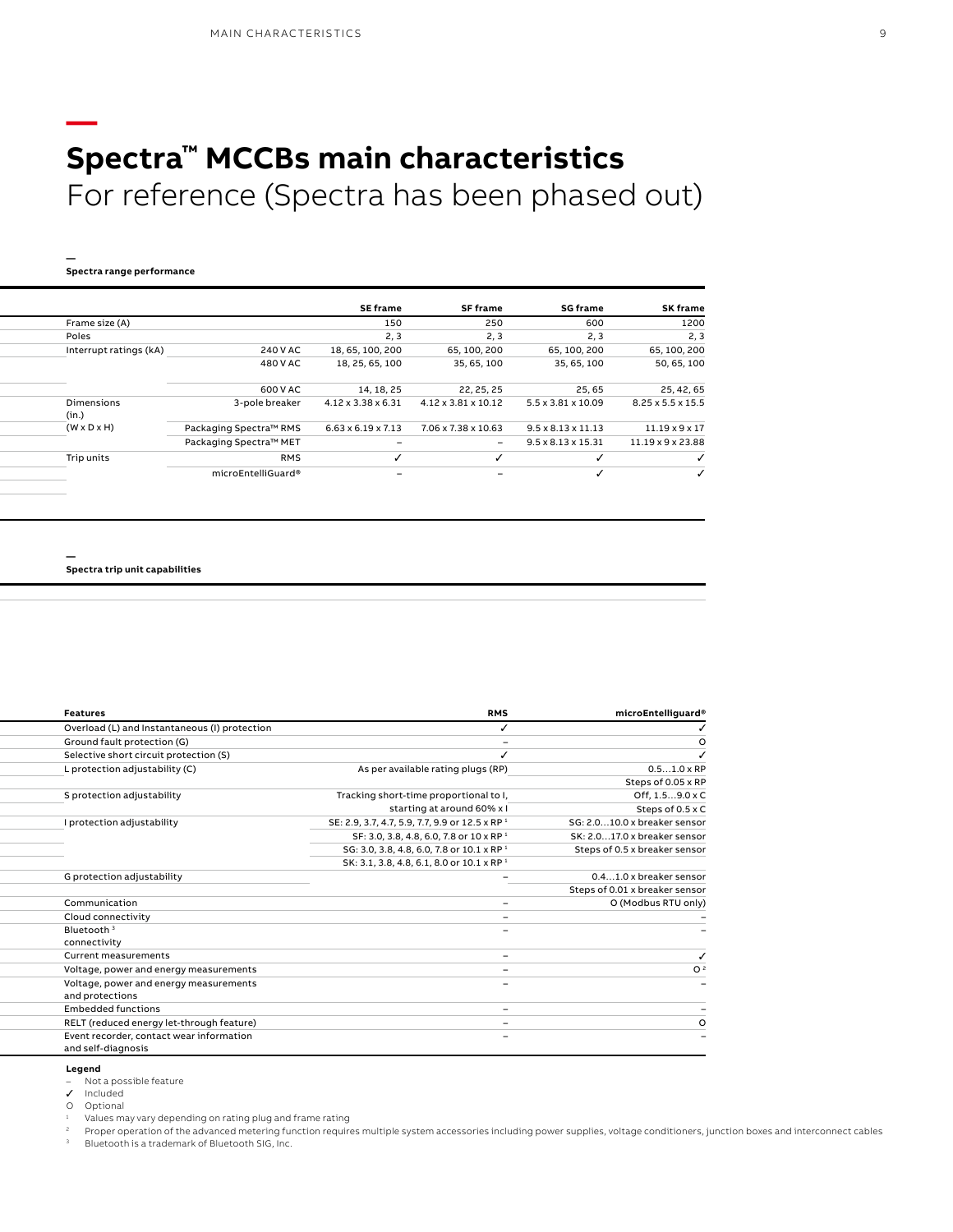### **SACE® Tmax® XT molded case circuit breakers**

Product ordering number structure



#### **1 & 2 Version**

**Digit B**  **3 Frame**

**Digit**

**Digit**

**1 2 3 4 5 6 7**

**6 Number of poles**

**<sup>2</sup>** 2 Poles **<sup>3</sup>** 3 Poles **<sup>4</sup>** 4 Poles 100% **<sup>N</sup>** 4 Poles 50%

(IEC only)

### **4 Interrupting ratings – 480 V AC\***

| <b>Digits</b> | XT1                      | XT <sub>2</sub> | XT <sub>3</sub>          | XT4 | XT <sub>5</sub> | XT6 | XT7 |
|---------------|--------------------------|-----------------|--------------------------|-----|-----------------|-----|-----|
| O             | 25                       | 25              | 25                       | 25  | 35              | 35  | -   |
| $\bullet$     | 35                       | 35              | 35                       | 35  | 50              | 50  | 50  |
| O             | 65                       | 65              | $\overline{\phantom{a}}$ | 65  | 65              | 65  | 65  |
| $\bullet$     | $\overline{\phantom{0}}$ | 100             | $\overline{\phantom{a}}$ | 100 | 100             | -   | 100 |
| $\bullet$     | $\qquad \qquad$          | 150             | $\overline{\phantom{a}}$ | 150 | 150             | -   |     |
| Ø             | $\overline{\phantom{0}}$ | 200             | $\overline{\phantom{0}}$ | 200 | 200             | -   | -   |

#### **5 Standard UL and IEC**

| Digit |                 |
|-------|-----------------|
|       | UL 80%          |
| O)    | UL 100%         |
| c     | UL 80% + CCC    |
| D     | UL 100% + CCC   |
| Ε     | <b>IEC</b> only |
| G     | IEC 50 °C       |



### **7, 8, 9 Frame amps**

| $XT5-7$                      |                         |      | $XT1-4$                            |
|------------------------------|-------------------------|------|------------------------------------|
| Amps                         | <b>Digits</b>           | Amps | <b>Digits</b>                      |
| 250 (XT5)                    | <b>260</b>              | 10   | $\bullet\bullet\bullet$            |
| 300 (XT5)                    | 80A                     | 15   | 006                                |
| 320 (XT5 IEC <sup>1</sup> )  | 88A                     | 20   | $\bullet$ $\bullet$ $\bullet$      |
| 400 (XT5)                    | 40A                     | 25   | 006                                |
| 500 (XT5)                    | 60 <b>0</b>             | 30   | $\bullet\bullet\bullet$            |
| 600 (XT5)                    | 60B                     | 35   | 086                                |
| 600 (XT6)                    | 600                     | 40   | $\odot$ 4 $\odot$                  |
| 600 (XT7)                    | 600                     | 45   | 006                                |
| 630 (XT5 IEC <sup>1</sup> )  | 688                     | 50   | $\bullet$ 6 $\bullet$              |
| 630 (XT6 IEC <sup>1</sup> )  | 680                     | 60   | $\bullet\bullet\bullet$            |
| 800 (XT6)                    | 800                     | 70   | $\mathbf{0} \mathbf{0} \mathbf{0}$ |
| 800 (XT7)                    | 806                     | 80   | $\bullet\bullet\bullet$            |
| 1000 (XT6 IEC <sup>1</sup> ) | 000                     | 90   | $\bullet\bullet\bullet$            |
| 1000 (XT7)                   | $\bullet\bullet\bullet$ | 100  | $\bullet\bullet\bullet$            |
| 1200/1250 (XT7)              | 000                     | 110  | 000                                |
| 1600 (XT7 IEC <sup>1</sup> ) | 000                     | 125  | 006                                |
|                              |                         | 150  | 060                                |
|                              |                         | 175  | 006                                |
|                              |                         | 200  | 200                                |
|                              |                         | 225  | 000                                |
|                              |                         | 250  | 060                                |

#### **10 Trip unit**

| Digit                |                                  |
|----------------------|----------------------------------|
| $\bullet$            | TMF/TMD                          |
| Ô                    | <b>TMA</b>                       |
| $\bullet$            | Ekip DIP LIG                     |
| ◉                    | <b>MCS</b>                       |
| $\bullet$            | Ekip DIP LS/I                    |
| Θ                    | Ekip DIP LSI                     |
| $\bullet$            | Ekip DIP LSIG                    |
| ●                    | Ekip DIP I                       |
| G                    | Ekip DIP M-I                     |
| $\bullet$            | Ekip DIP M-LIU                   |
| $\bullet$            | MA (MCP)                         |
| $\bf{O}$             | <b>TMG</b>                       |
| o                    | Ekip Touch LSI                   |
| $\boldsymbol{\odot}$ | <b>Ekip Touch LSIG</b>           |
| $\bullet$            | <b>Ekip Touch Measuring LSI</b>  |
| ◉                    | <b>Ekip Touch Measuring LSIG</b> |
| $\bullet$            | Ekip Hi-Touch LSI                |
| $\bullet$            | Ekip Hi-Touch LSIG               |
| Ø                    | Ekip M Touch LRIU                |
| Ø                    | Ekip G DIP LS/I                  |
| $\bullet$            | Ekip G Touch LSIG                |
| Ø                    | Ekip G Hi-Touch LSIG             |

\*\* Must be "Y" for ReliaGear neXT breakers, used in ReliaGear neXT power panelboards and ReliaGear SB switchboards.

\* For 240 V AC and 600 V AC ratings, refer to Tmax XT UL Technical Catalog.

<sup>1</sup> IEC only.

This ordering code structure is meant for field identification of a SACE Tmax XT. For a breaker selection, please refer to Buylog, Technical Catalog or empower configurator.

**—**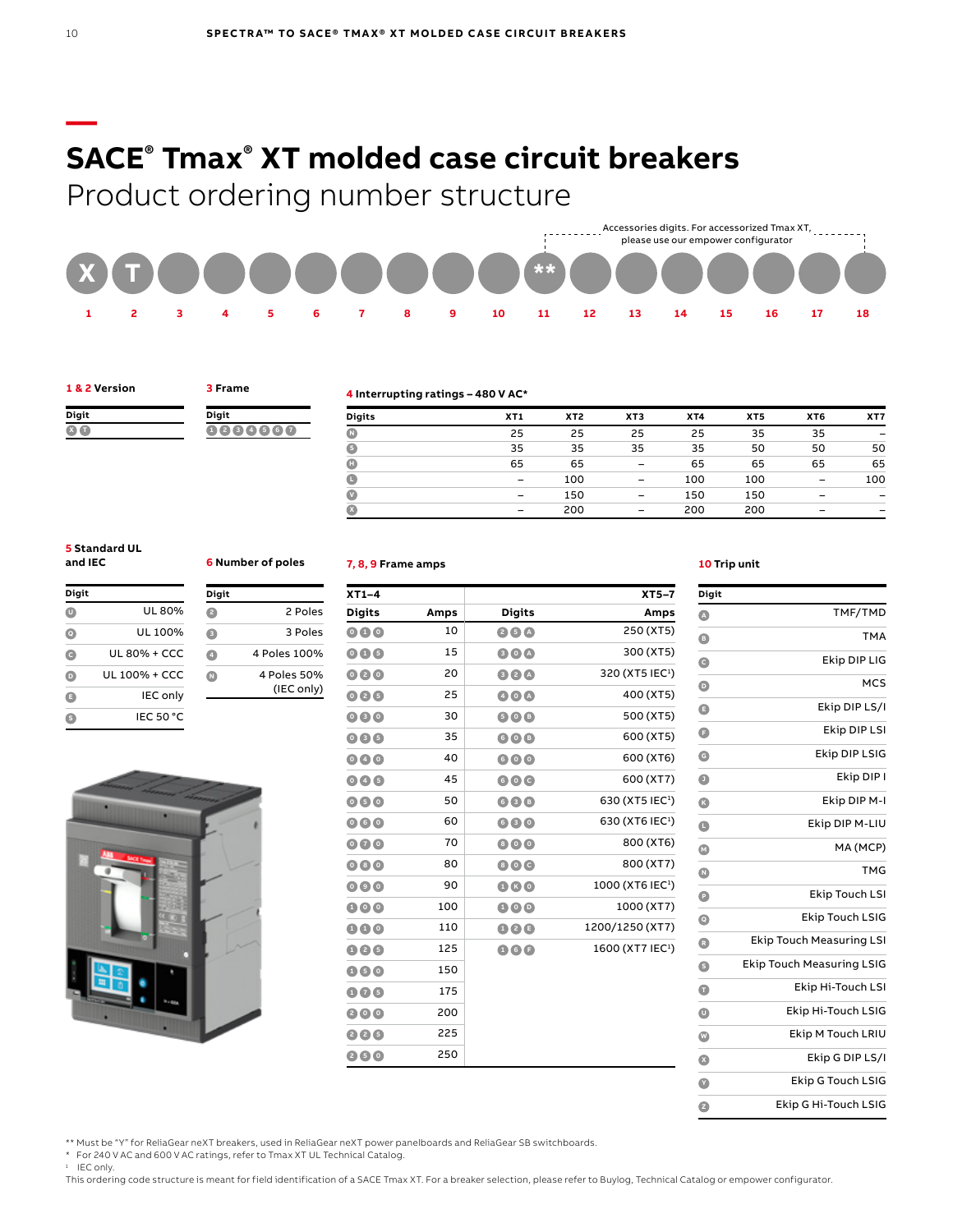**—**

### **Spectra™ RMS and RMS with microEntelliGuard® molded case circuit breakers**

Product ordering number structure



5SC, SS, TC and TT catalog codes are optimized for selectivity (extended instantaneous) and will carry a 480 V AC max voltage rating